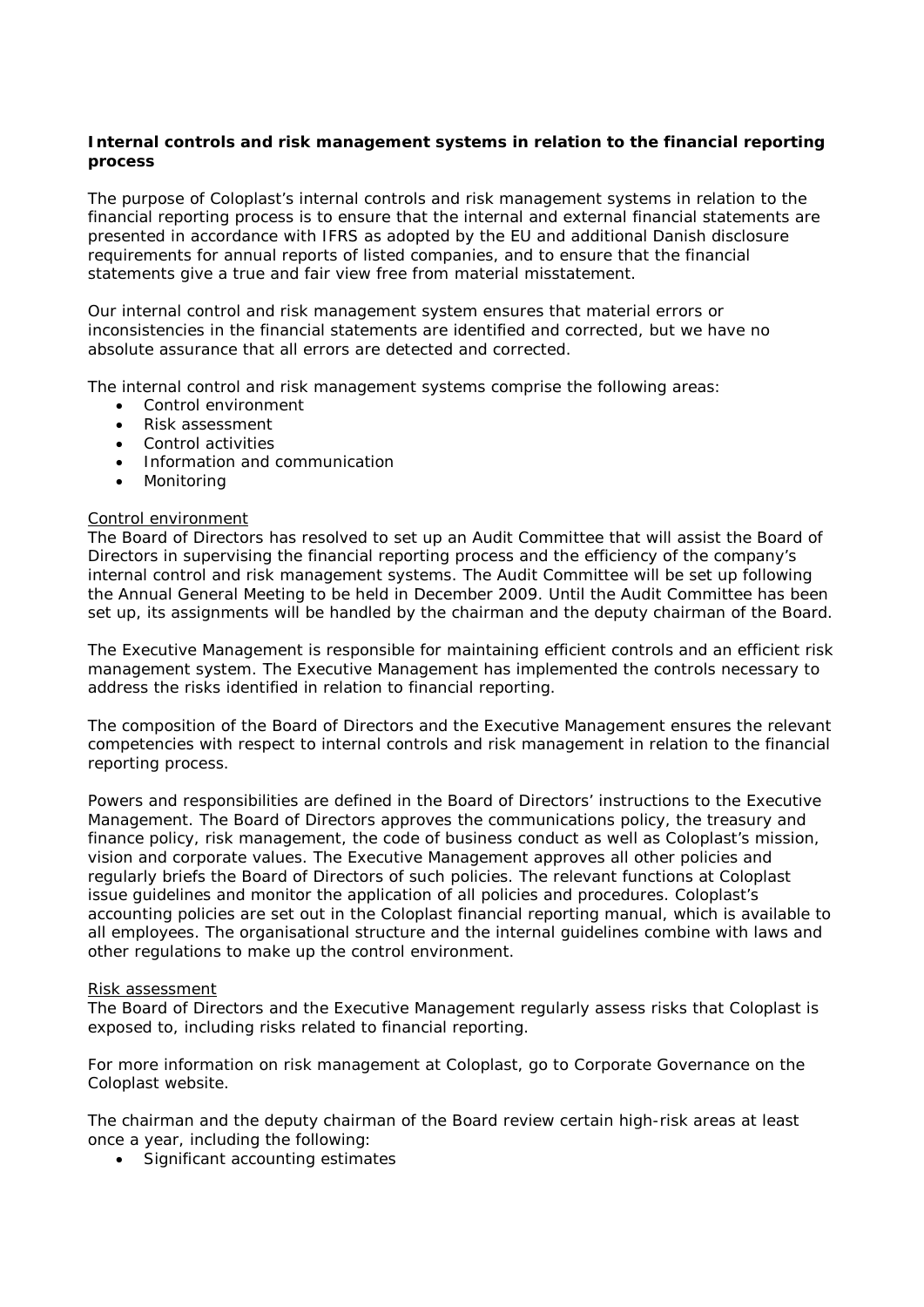• Material changes to the accounting policies

At least once a year, the Executive Management and the chairman and the deputy chairman of the Board consider whether the current internal controls are effective in relation to the risks identified in the financial reporting process.

## Control activities

The global corporate finance skills are reviewed on an ongoing basis in order to ensure an appropriate and satisfactory control environment.

A clearly-defined organisational structure has been set up, in which all regional finance and IT functions report directly to the senior vice president of Corporate Finance and the vice president of IT, respectively. Central controlling functions of the Corporate Finance department, reporting to the senior vice president of Corporate Finance, are responsible for controlling the financial reporting from the parent company and the subsidiaries.

Coloplast has introduced standards for the internal controls relating to financial reporting. These standards are intended to ensure a certain minimum level of internal controls in Coloplast companies, thus making the control environment more efficient. The internal control standards are focused on separating functions and on detective and preventive controls. Coloplast companies are subject to ongoing controls from a central unit of the Corporate Finance department in order to ensure an appropriate control environment.

## Information and communication

Coloplast's financial reporting manual and other reporting instructions, including accounting instructions as well as policies for credit-granting and capital expenditure, are updated on a regular basis and are available at the Coloplast intranet, where they can be accessed by all employees.

Any major changes to the above are reported in writing to all financial reporting managers.

A global committee has been set up with all finance functions represented. This committee keeps its members informed about all developments in relation to finance at Coloplast. The committee holds about six meetings per year.

#### Monitoring

Company reporting is controlled on an ongoing basis and procedures have been established to check and test such reporting. Procedures have also been set up to ensure that any errors are communicated to and corrected by the reporting companies.

The internal controls are subject to ongoing reviews, including in connection with the regular control inspections at subsidiaries conducted by a central unit of the Corporate Finance department. Conclusions from these reviews are submitted to the Executive Management and the external auditors, and material issues are submitted to the chairman and the deputy chairman of the Board.

Coloplast's internal financial reporting ensures an effective process to monitor the company's financial results, making it possible to identify and correct any errors or omissions. The monthly financial reporting from the respective companies is analysed and monitored by the Corporate Finance department in order to identify any weaknesses in the internal controls, failures to comply with procedures and the financial reporting manual, etc. Each company's general manager and financial reporting manager declare on a quarterly basis that their financial reporting is in compliance with the current rules at Coloplast.